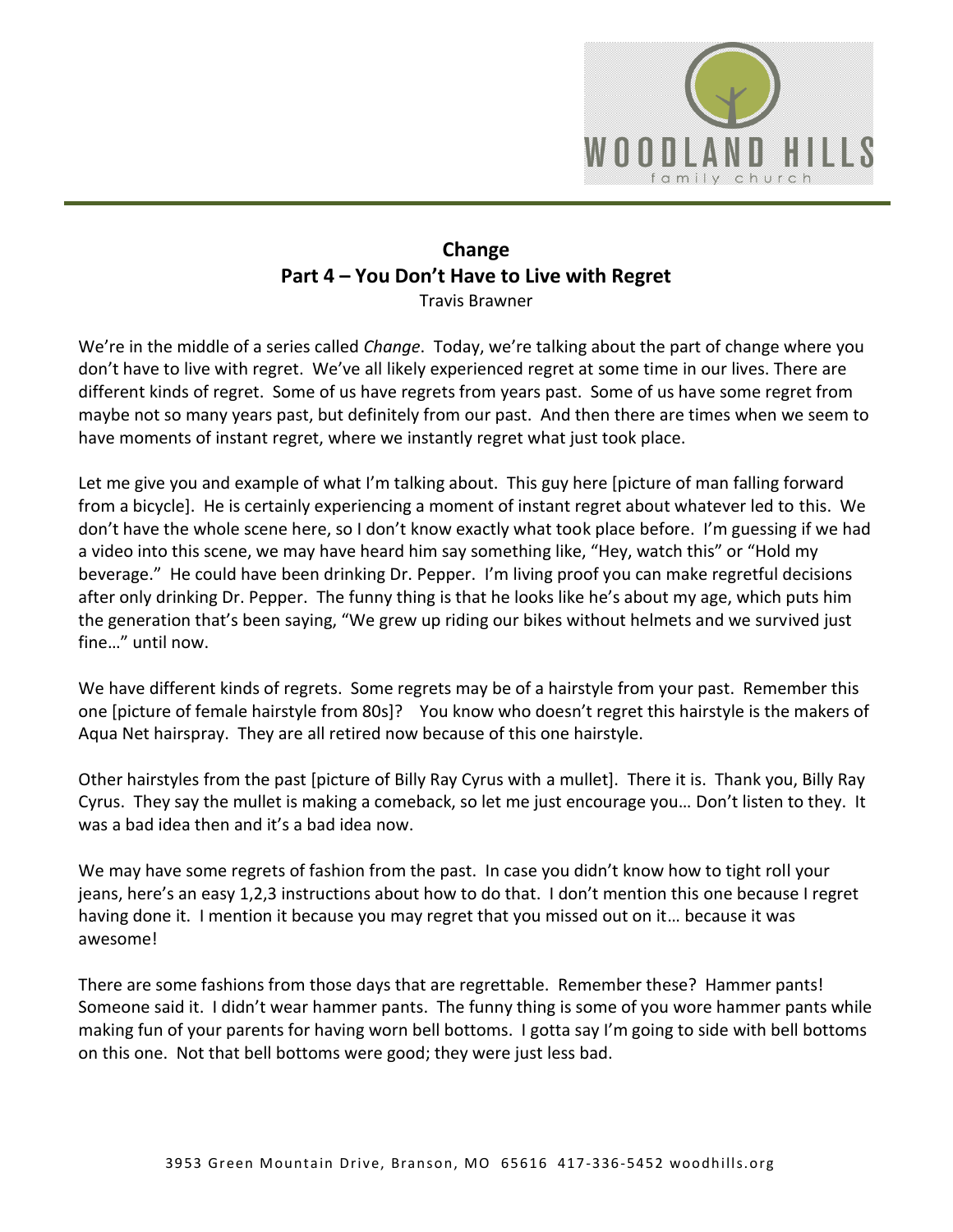Maybe you have tattoo you regret. Or maybe you have some tattoos you don't regret and you're proud of. Either way, you would regret if you had a tattoo artist that didn't have spell check, otherwise you might end up with a "NO REGERTS" tattoo. That's just too ironic.

We also have regrets in our food decisions sometimes. Exhibit A: chili cheese nachos are always regrettable. Always. Every time. No one ever, after finishing eating these, said, "That was the right choice. I feel satisfied and refreshed." Chili cheese nachos is always a regret. We call it chili and cheese, but let's be honest. That ain't cheese. I've seen a lot of cheese and that ain't it. That's some yellow, liquid goo that has the consistency of mucus. You may say, "I'll never eat chili cheese nachos again." Your welcome. Scripture actually addresses chili cheese nachos in Proverbs 14: 12. It says, *There is a way that seems right to a man, but its end is the way to death.*

We have other kinds of regret. We have certain phrases that seem to always end in regret. "Hey, let me try that pogo stick." Bad idea. "Honey, I think I can remodel our bathroom myself." How many of you have had to call a professional to bail you out halfway through a project? Am I the only one in the world? No one last service did either. How about this one: "You know, I don't think that brush pile is too big for me to burn right now." The hands are already going up. How many of you have had to call the fire department to bail you out? Okay, we're getting honest.

The problem with our regret is as many things as there are from our past that we can laugh about and simply change our wardrobe or let our hair grow out; as many things that are funny like that, there are as many or more things that just aren't laughable because the hurt just runs too deep because of things that we regret from the past. Maybe there is a business endeavor that you regret going into because you didn't really understand the risk and so you wish you hadn't.

Or maybe there's that time or those times of drunkenness that you regret. You see, there's a reason that scripture says do not get drunk with wine. Intoxication lowers our inhibition and we tend to participate in regretful behaviors. Maybe that's how you got that "no regerts" tattoo. Not because you were drunk, but your tattoo artist was. Maybe you regret having become sexually involved with a person that wasn't your spouse, either in a pre-martial situation or after marriage. Maybe you regret estranging a loved one, a friend, or family member who's no longer around for you to be reconciled with.

There are plenty of those kinds of regrets, but I think one that we all experience at some point is regret of our words – things that we say that we wish we could take back, but you can't. There is an analogy that may be a little bit overused, but I think it's perfect. Our words are like toothpaste. Once it's out of the tube, you can't take it back. So, we have so many regrets of our words.

The thing is… Young people, hear me on this. Our words used to just be our spoken words. Now we have social media and things that we post, things that we say, pictures, things that are out there so, we've got to understand, now even more than ever, that the things that we say, the things we put online are there forever. So many things from our past that can haunt us and things that hurt, regrets that we have.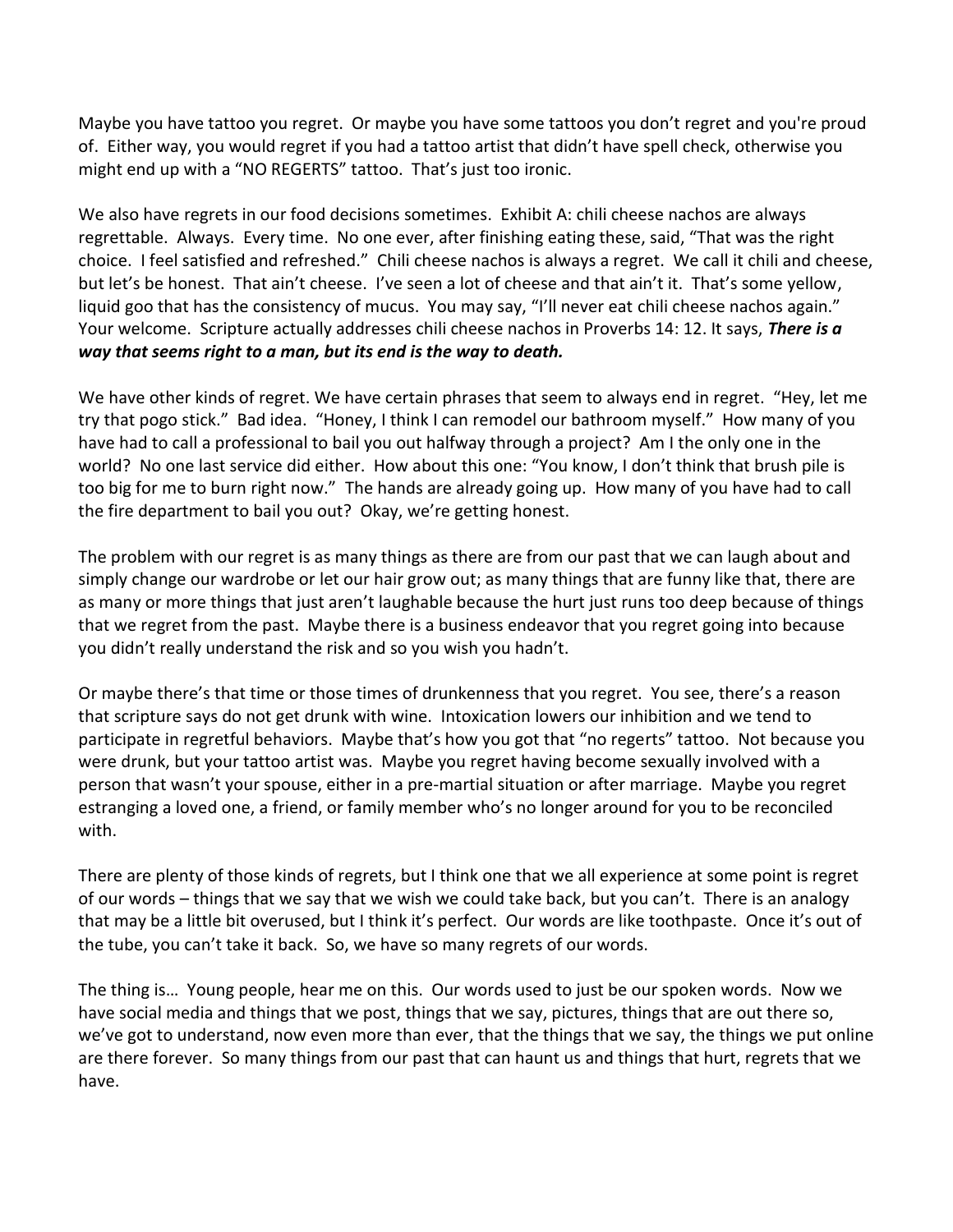That's the first thing we are going to talk about with regrets. There are two sides of regret that we are going to talk about. We going to talk about our past regrets, but then we are also going to talk about the future and avoiding potential future regrets. To kind of pull this together, we're going to look at a passage that we talked about a few weeks ago. Ted introduced this passage in the onset of this series about change.

In John 8, the woman caught in adultery… Some would argue we was framed into adultery so that the scribes and Pharisees could bring her to Jesus. They said to Jesus, *"Teacher, this woman was caught in the act of adultery. [5](https://www.studylight.org/desk/?q=joh%208:5&t1=en_niv&sr=1) In the Law Moses commanded us to stone such women. Now what do you say?"*

Jesus said, *"Let any one of you who is without sin be the first to throw a stone at her."* After which they drop their stones and walk away, leaving the woman standing there alone.

Jesus said to her, *"Woman, where are they? Has no one condemned you?"*

## *[11](https://www.studylight.org/desk/?q=joh%208:11&t1=en_niv&sr=1) "No one, sir," she said.*

Then Jesus says these words that I think are some of the most profound words he ever spoke. *"Neither do I condemn you; go, and from now on sin no more."* In that, he addresses both sides of regret. "Neither do I condemn you," and then he turns the page to "go and from now on sin no more."

First, we are going to talk about past regret. When we talk about past regret, we're generally talking behaviors that are regrettable – something we did or something we said that hurt someone. We either hurt our self or we hurt someone else, but people are involved. The thing about people in our human condition, in our sinful condition is we are bent toward justice. When someone does something to us that hurts us, we want justice served. Likewise, when we do something to someone else, they want justice served towards us. That's our bent. Eventually, we may come around to forgiveness and grace, but we are bent towards justice.

That's people, but here's the thing. God, for those who have received Jesus, is bent towards grace. God is waiting to pour out his grace on you. God desires for you to receive his grace through his Son Jesus. And for those who have received Jesus, God is bent towards grace; his justice has been served, we have been justified in Christ. So that's important for us to remember, but it's also why sin is so messy.

That's because there are two relationships involved here. When we hurt someone, we have this earthly, sinful nature, people relationship, and we have the relationship with God. In our sin, in our hurt towards others, we receive grace from God, but there will be earthly consequences of our sin that remain. Let me give you an example. If you drive drunk and you are in an accident that you cause and someone is hurt or killed, in that sin, if you have received Christ, you are forgiven. The blood of Jesus on the cross has covered it. But there will be earthly consequences that remain with the friends and the family and members of the community. That's why it's so messy.

How about the extramarital affair example? If someone has an extramarital affair and they are in Christ, they receive grace through Christ and forgiveness, but there will be the horrible earthly consequences in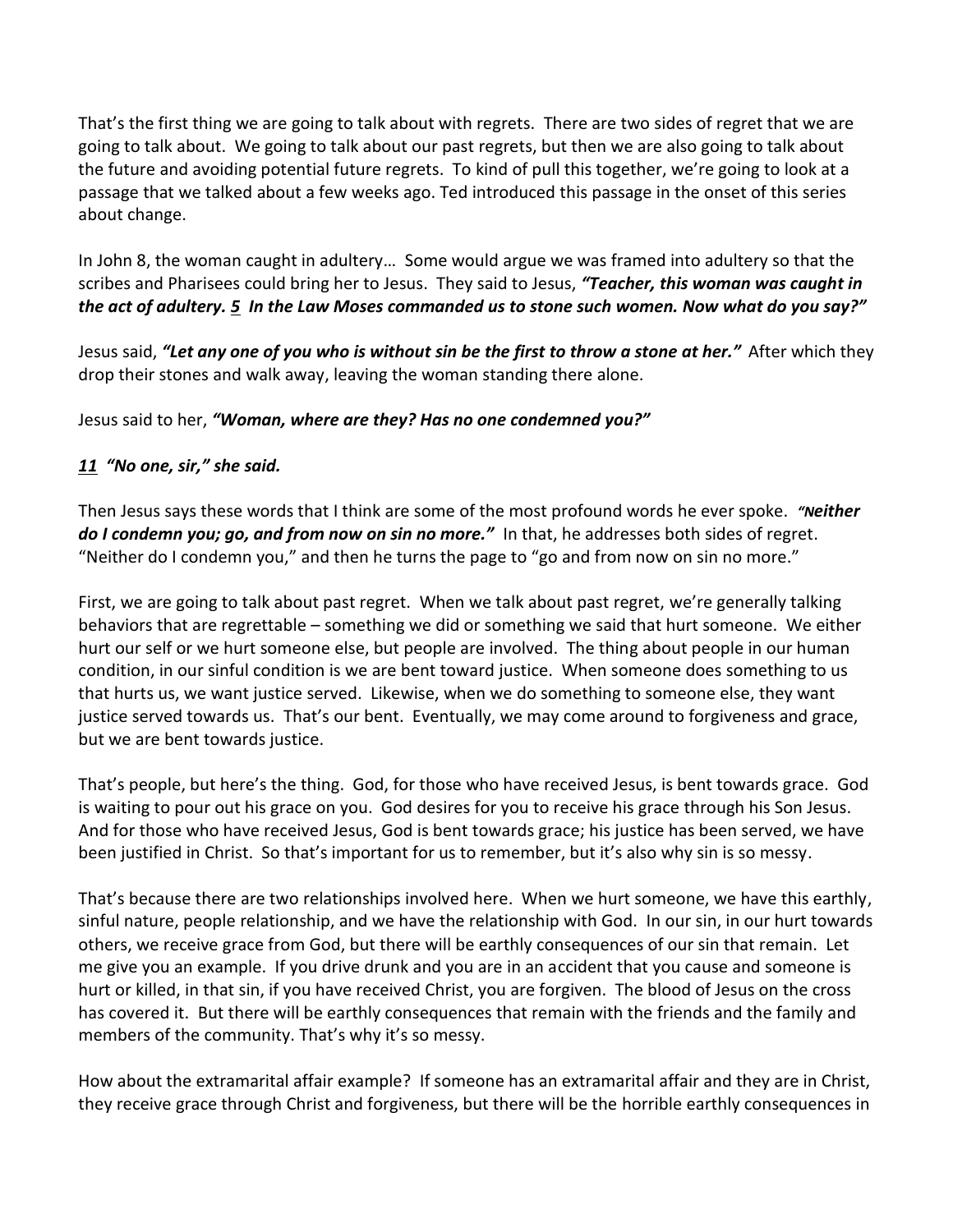their relationships. They may even be reconciled with their wife, but that will always remain in the consequences on earth. Sin becomes so messy in these two relationships. And as we understand that our past regret is based on these earthly relationships, where we need to go is to rest in the grace of God. For those that are in Christ have been saved, and we rest in that grace.

Let's look at 2 Corinthians 5*. [17](https://www.studylight.org/desk/?q=2co%205:17&t1=en_niv&sr=1) Therefore, if anyone is in Christ, the new creation has come: The old has gone, the new is here!* So, what we understand is that when we are created, when we are conceived… God created you in his image after his likeness and knitted you together in your mother's womb, he created you. You are born in to the world, born into a sinful nature because of the fall of mankind and our sin nature. That's our initial creation. When we come to Christ and we receive Christ, we confess with our mouth Jesus is Lord, believe in our hearts God raised him from the dead, and we become a new creation, completely new. You see that the old has passed and the new has come.

We understand the word of Jesus on the cross, his dying word was *Tetelestai*, which is Greek for "it is finished." The thing we need to understand about this tense of the word *tetelestai* in the Greek is that it's present tense and future tense. In other words, it's finished now and it – this justification for sin – will continue to be finished. It's ongoing. It never ends.

Psalms 103 says, *[12](https://www.studylight.org/desk/?q=ps%20103:12&t1=en_niv&sr=1) as far as the east is from the west, so far has he removed our transgressions from us.* The thing you should know about east and west you already know. They are directions; they're not a place. Two places are required to come in proximity to one another, but east and west are directions, and they are always opposite of one another no matter where you are. That is the lens that God sees us through when we receive grace through his Son Jesus. That is how he views us. That is the grace that we receive regardless of the earthly consequences that remain. God sees us as a new creation, that it is finished, and it will continue to be finished.

He removes our transgressions from us as far as the east is from the west. And that is the grace that we need to rest in as we wrestle with past decisions that have led to regret. That can be hard. Some of you may struggle with that constantly and that's something you really have trouble with. If so, I want to encourage you to read a book by Dr. Charles Stanley called *In the Grip of Grace*. Charles Stanley wrote it. It's a book from the 90s. I don't think he had a mullet though. Dr. Stanley is not a mullet kind of guy. In the Grip of Grace is a great book for those who struggle with grace. And that is where we're going to leave past regret this morning, and we're going to turn the page. The thing about past regret is there is nothing we can do about it except for come into the grace we receive from God.

So, we leave past regret behind and we turn the page to "go and from now on sin no more." We look to the future to plan to behave in such a way to avoid future regret. With that, we're going to start with 1 Corinthians 13. *[11](https://www.studylight.org/desk/?q=1co%2013:11&t1=en_esv&sr=1) When I was a child, I spoke like a child, I thought like a child, I reasoned like a child. When I became a man, I gave up childish ways.* We know how children tend to act. If they get in trouble or there is some kind of reprimand, they fight back. If they are corrected in something, they maybe talk back to you. What does that do? That gets them in more trouble. So, you see it starts them down this slippery slope because now they are more frustrated. Now maybe a sibling gets involved or a friend and it frustrates them even more. Then they may lash out physically and even hurt themselves or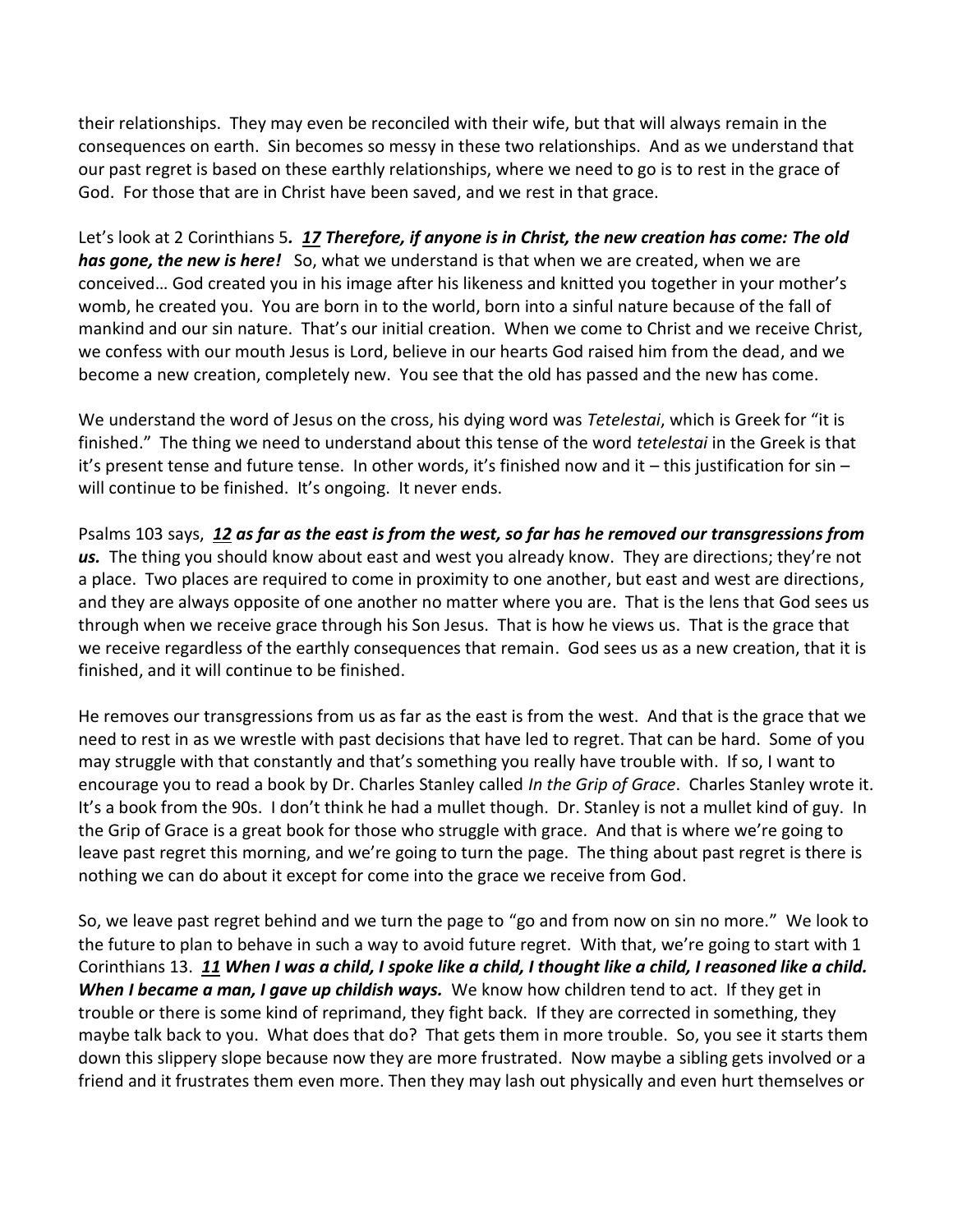someone else. So, you see this slippery slope they go down and these regrettable behaviors, one that leads to another.

We have a friend, Jamie Pettigrew, that she and her husband, Ray, have four kids. I love what Jamie said that she does. When one of her children ends up in this kind of slippery slope of regrettable behaviors, she stops them the best that she can, and she asks the question, **"What is the next right choice?"**

There is always a next right choice. Regardless of where you are in a string of behaviors, there is always a next right choice. And that applies to us as adults. You see, there is a next right choice for you if you are in a regrettable behavior. Maybe the next right choice is to confess your sin to the Lord, confess your sin before man, the person you have sinned against. Confess your sins to one another and pray for one another that you may be healed. So maybe that's the next right step for you.

Maybe the next right step is getting off of that social medial platform that you know is not good for your soul, that brings in emotions and brings out behaviors in you that are not healthy. Maybe the next right choice for you is leaving a relationship with someone. Scripture says, "Leave the presence of a fool, for there you do not find words of knowledge." So, there may be a person or a group of people that we're around that when we are around them, we tend to be in regretful behaviors. So, maybe that's the next right step for you. There is always a next right step. We should be moving on from our old self, giving up childish ways.

As we grow older, we get older, we get age. As we come into age, we have experiences. And as we have experiences, it should lead to knowledge and that knowledge should lead to wisdom, which should lead to discernment and behavior modification. There is this process that should take place as we put childish ways behind us and grow up in our faith.

Proverbs 16 says, *[31](https://www.studylight.org/desk/?q=pr%2016:31&t1=en_esv&sr=1) Gray hair is a crown of glory; it is gained in a righteous life.* I see some royalty around here. We have some of you with a full crown of glory. My crown is starting to work its way in, little by little. That's the way it works, isn't it? You don't just wake up with gray hair. It happens slowly, over time. Those with a full head of gray hair would tell you, "I've earned every single one of those gray hairs from my age and experience and knowledge." That happens over time. A little gray here, a little gray hair there. With each experience, you gain knowledge which should develop into wisdom and discernment and behavior modification.

Unfortunately, Proverbs is a generalization; it's not an absolute. So, we've seen the full gray hair crown of glory person that has not grown out of their childish ways, but generalization holds true. You see, those with a full head of gray hair and their aged years tend to be quick to hear and slow to speak. They tend to know how to calculate risk. They tend to be less concerned about the future because, frankly, the world is pretty predictable. They know how things go. They know which home improvement projects not to take on themselves. Some people would say, "I wish I could go back." They wish the could go back 20 years, 30 years, or however many years. They say that youth is wasted on the young. Frankly, not me. I don't want to make the same mistakes I was making 20 years ago, saying the same things. I want to take advantage of my age, my experience, my knowledge, wisdom, discernment so that I can modify my behaviors as I grow out of childlikeness.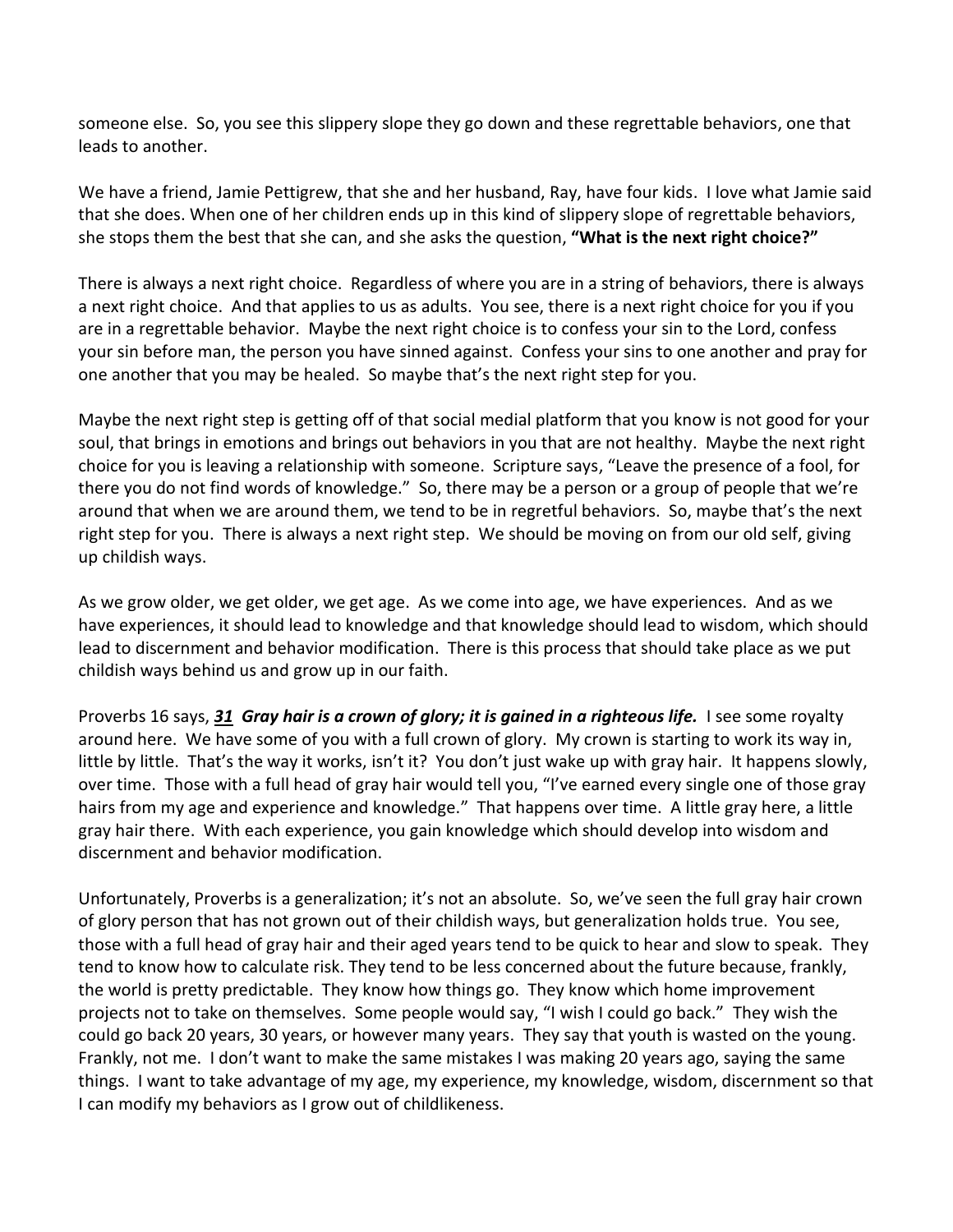If you haven't been here long, you should know something about us. We like to talk about dog vomit. Let me explain. Proverbs 26 says, *[11](https://www.studylight.org/desk/?q=pr%2026:11&t1=en_esv&sr=1) Like a dog that returns to his vomit is a fool who repeats his folly.* Generally speaking, when a dog vomits, it's because he's gotten into something he shouldn't. You may have a dog that has gotten into a bag of Doritos in your pantry and ate the whole bag and maybe even ate the bag. Our dog has gotten into the cat litter box and eaten out of a cat litter box. Has anyone else's dog done that? I want you to think about that the next time you let your dog lick you in the face. Or maybe worst of all, your dog got into your chili cheese nachos. What happens is a dog that gets into something that he shouldn't, vomits. And then a while later, for some reason, the dog will come back and eat that vomit.

So, what we're reading here in Proverbs is when we repeat the same mistakes over and over that's what it's like. And that, frankly, is just gross. *Like a dog that returns to his vomit is a fool who repeats his folly.* We should be growing out of childlike ways.

I want to look at Romans 6, starting in Verse 1. What we read is Paul saying, *[1](https://www.studylight.org/desk/?q=ro%206:1&t1=en_esv&sr=1) What shall we say then?* Those words should prompt us that there is something before that that's pretty important. The something before that is Paul talking about how sin entered the world through one man and righteousness and grace also entered the world through one man – Jesus. And that as sin increases, the grace increases. And that the sin will never surpass the level of grace that exists from God.

Then he continues, *Are we to continue in sin that grace may abound? [2](https://www.studylight.org/desk/?q=ro%206:2&t1=en_esv&sr=1) By no means! How can we who died to sin still live in it? [3](https://www.studylight.org/desk/?q=ro%206:3&t1=en_esv&sr=1) Do you not know that all of us who have been baptized into Christ Jesus were baptized into his death?* That's the water submersion baptism that we participate in. The symbolism of that is that you are baptized into Christ death.

*[4](https://www.studylight.org/desk/?q=ro%206:4&t1=en_esv&sr=1) We were buried therefore with him by baptism into death, in order that…* Those are important words – *in order that*… *just as Christ was raised from the dead by the glory of the Father, we too might walk in newness of life.* In order that we too might walk in newness of life. What we understand here is that when we die with Christ in our sin, it is in order that we too might walk in newness of life. So, you see, the death in Christ that we die is not so that we just kill the sin. It is so that we too might walk in newness of life. It frees us to pursue holiness.

My friend, Chad Hampsch, and I were in a discussion several months ago and we were talking about this issue of sexual sin. He said, "The thing we have to remember is that the goal of avoiding sexual sin is not purity, but rather holiness." I think that applies to everything in our lives. The goal of avoiding sin in anything is not to just maintain this white veil of purity around us, but rather to free us to pursue holiness, to pursue Christ likeness. In the pursuit of holiness, it's going to require us to seek God's will. We have to understand what it is that God desires for our lives. That leads us to the next point.

**The best way to avoid regret tomorrow is to seek God's will today**. He gives us his will in scripture. In addition to getting our crown of glory and our experiences, more importantly, he gives us his will in the scriptures. The scriptures talk about many different things that he desires for us. He talks about many different flavors of chili cheese nachos, those things that seem right to a man, but their end is a way to death. He talks about relationship nachos. He tells us about career nachos, about financial nachos. He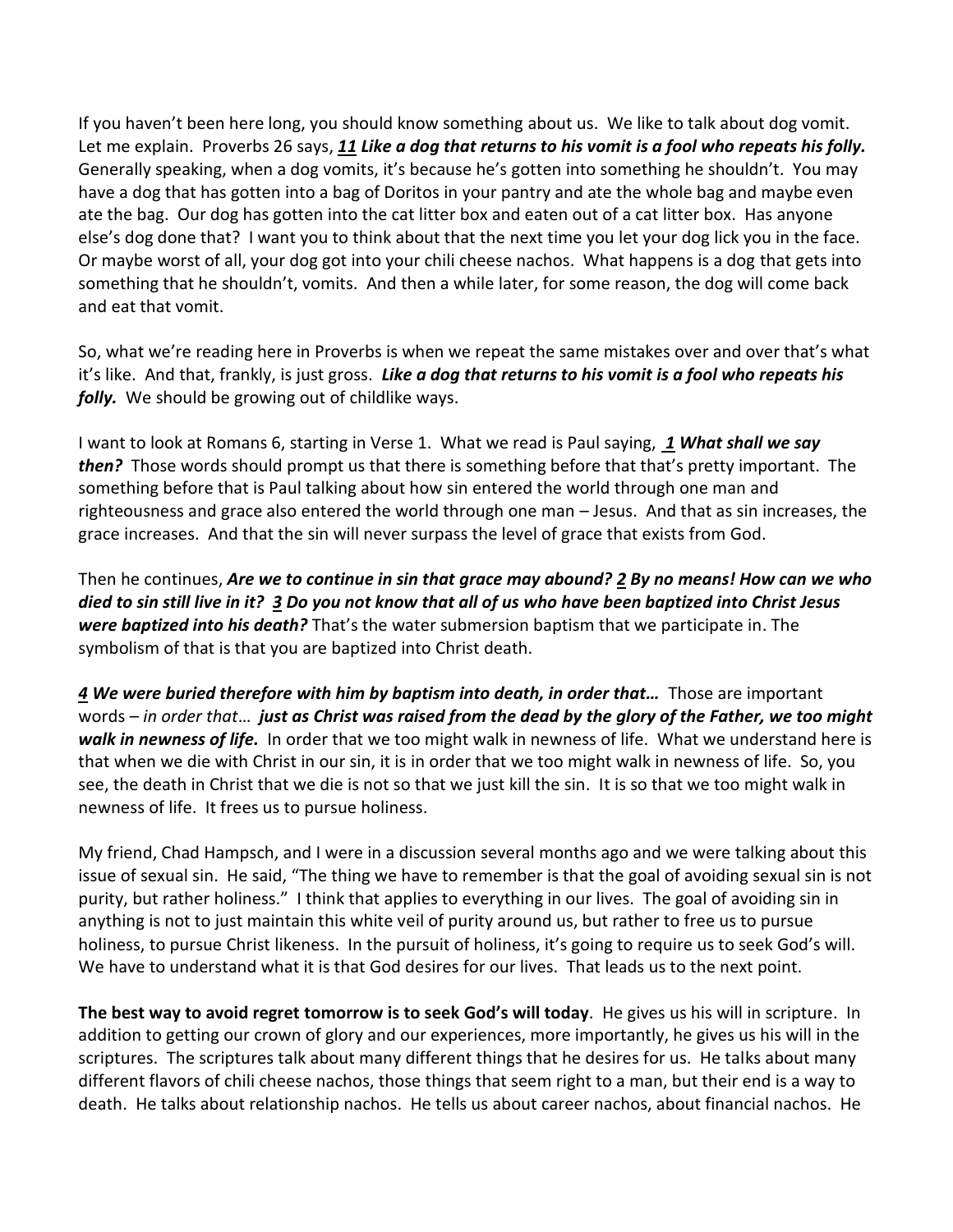talks about marriage nachos, parenting nachos, all different kinds of nachos, as we seek his will in scripture, understanding the ways that he desires for us.

As we seek wisdom, we see the will of God and we gain wisdom. We need to understand there are two sides of wisdom. I believe there are two sides of wisdom. There's knowing the right thing to do, but then there is doing it. One of my favorite petitionary prayers that I bring to the Lord often is this: **Lord, give me wisdom know the right thing to do and give me courage to do it**. Holiness requires both. Knowing the right thing to do and doing it.

**Let's look at the first part**. Lord, give me wisdom to know the right thing to do. In James 1, we read in God's word that if anyone is lacking wisdom, let him ask and God gives it to them generously. God will give it to us generously when we ask for wisdom.

You may have a picky eater kid at home that never wants to eat anything healthy. Imagine them saying, "Hey, can I have some more of those vegetables?" "Yeah, yeah, you can. Here is the whole serving bowl of the broccoli and I'm going to go to the refrigerator and we've got some cucumbers and tomatoes. I'm going to make a spinach salad. And here's some corn and carrots. That's all we have so I'm going to run to the grocery store. I'll be right back. I'm going to go buy the whole produce section and bring it back because, yes, yes, I will give you things that are good for you." That is the Lord when we request wisdom. He has armloads of wisdom he's just waiting to dish out for those that are asking, he gives generously.

**The second side** of that is give me the courage to do it. We read in Philippians 4: 13 that I can do all things through Christ who strengthens me. So, we understand that it is though Christ that we receive strength to do the hard things because the right thing to do is often hard. Then God tell us the same thing he told Paul in 2 Corinthians 12: 9: *My grace is sufficient for you…* It's interesting… Remember that? The grace we receive regarding of old regrets. *…my power is made perfect in weakness*. God's power is made perfect when you come to him in your weakness, seeking wisdom, and then courage. Knowing the right thing to do and then subsequently doing it.

Some change is simple. You just need to delete the app, or you need to leave the presence of a fool. Some change is a little more difficult and more complicated. It may even be things that we default to. "Well, it's just how I am." It seems engrained in our being and it's hard to leave behind. We may be an enabler of someone and we say, "I'm not really confrontational, so I'm just not going to address it." Or maybe you are really harsh in your words towards people, and you say, "I'm just a straight shooter; I just like to tell people like it is. And whether it hurts them or not, it doesn't matter, they need to know." Or you may be really explosive and angry, and you can say, "I just have a short fuse; it's just the way I am. It's just the way God made me." Well let me tell you, no it ain't. It ain't the way you are and it ain't the way God made you because scripture tells us that those behaviors are wrong. Anything scripture tells us is wrong, God did not intend that for you.

God tells us in scripture that there are things that we need to change and that we can change. Not only does God, through scripture, tell us that we can change, science tells us that we can change. Let's talk about that for a moment. Some of you say, "Well, wait a minute... He said the S word in church. We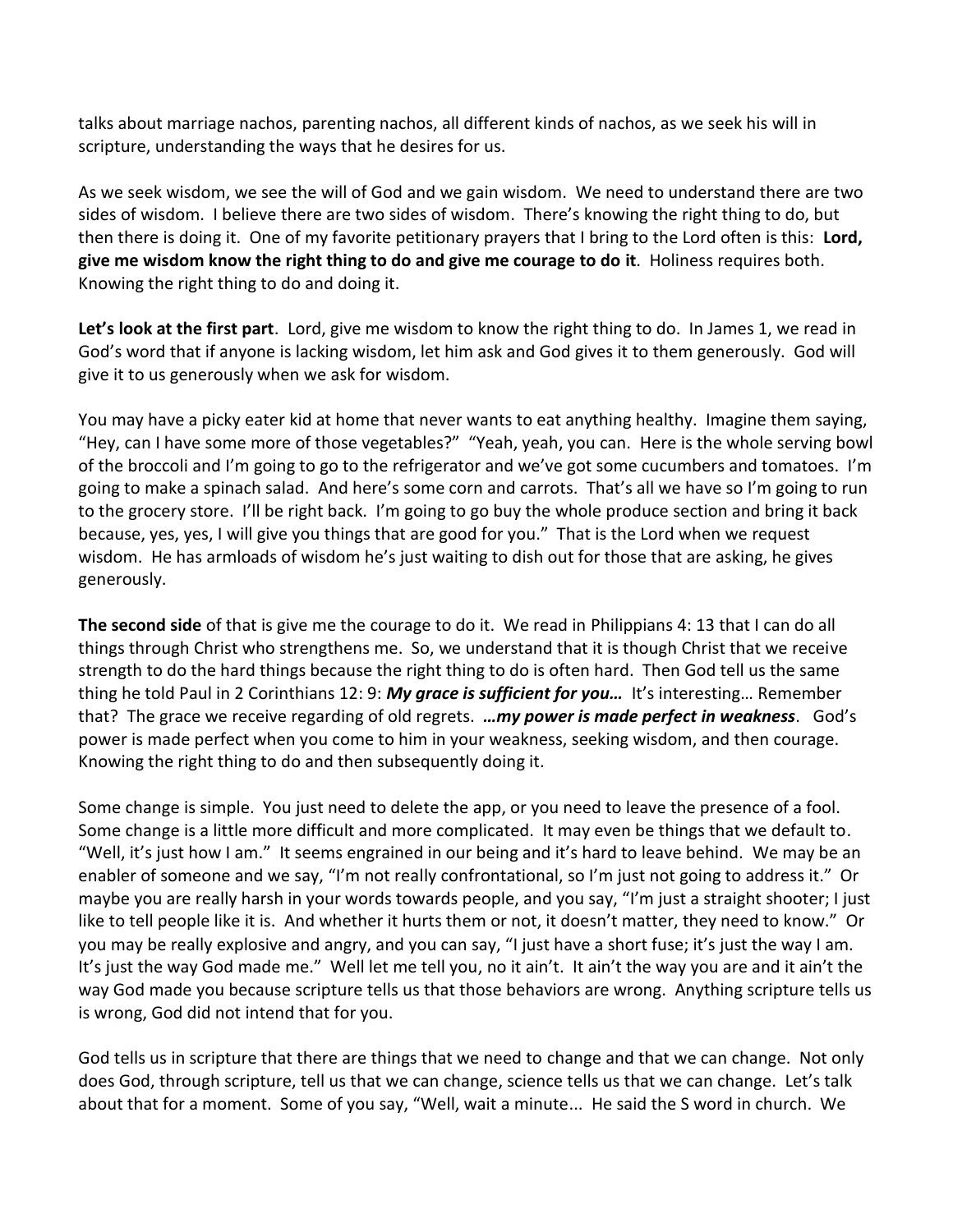don't believe in science, we believe in God." Some people on the outside may say, "I don't believe in God, I believe in science." Let's clear something up though. There are philosophies within science that we don't believe, which, by the way, haven't been fully proven by the methodology of science. What I mean is inside science there are some philosophies that say that nothing exists except for God's created, natural universe, that the natural universe is all that there is and there is no God that created it. Then there is also the methodology of science, the method that we use to discover and explore and experiment. God gave us science to help us understand some of the mysteries of his creation, his created, natural universe. He gave us science to do that.

Other things he spelled out very clearly in scripture. That's why we still say scripture is our number one source of truth.

So, God gave us science, so we can use science because we believe the methodology of science that we can discover certain things about ourselves. For instance, that we can change, that we evolve. There's another word that makes you uncomfortable. We don't believe in evolution as Darwin said that is the origin of our species, that we evolved from lifeless matter through a purposeless process. But, understand that the word evolve means change. We understand that we do change, but we don't believe in Darwin's theory. We don't believe that's where we came from, but we do believe in descent with modification. We believe in something called natural selection. I can prove to you that natural selection exists. Remember this guy [the guy on the bicycle]?

We can look to science. We don't lean on it; we lean on scripture. We can look to science though to understand how we change. I want to talk to you about something called neuroplasticity. It comes from *neuro*, which means nerve, and *plasticity*, which comes from plastic, which in the Greek is *plasticos*, which means to shape or mold. So, neuroplasticity means the shaping and molding of your nervous system, literally of your brain. Our brain develops circuits over time, especially when we're kids, but even into our adulthood, we can lay down new circuits. The circuitry of our brain and the way that certain inputs into our senses – smell, sight, touch, taste, hearing – affect us emotionally and the way that it generates behaviors. So, these pathways are created over time.

Let me give you an example of what I'm talking about. If every time, when you were young and you went to Grandma's house, she fed you Nutter Butter Cookies, now when you eat a Nutter Butter Cookies, you remember Grandma. You can even maybe smell the fragrance of her overdone perfume. Those pathways have been laid down.

How about the empty nest mom? You hear the back door of your house slam shut and it suddenly floods you with emotions because it takes you back to when it was your children in and out of that door. Those pathways have been laid down.

For me, every time I hear a certain song, I just can't resist. I've got to tight roll my jeans. Thankfully for me, neuroplasticity causes our behaviors to change over time. It causes the way certain inputs affect our emotions and the way that we allow that to affect our behaviors, and they change over time. It's based on what we allow into our nervous system that affects these pathways.